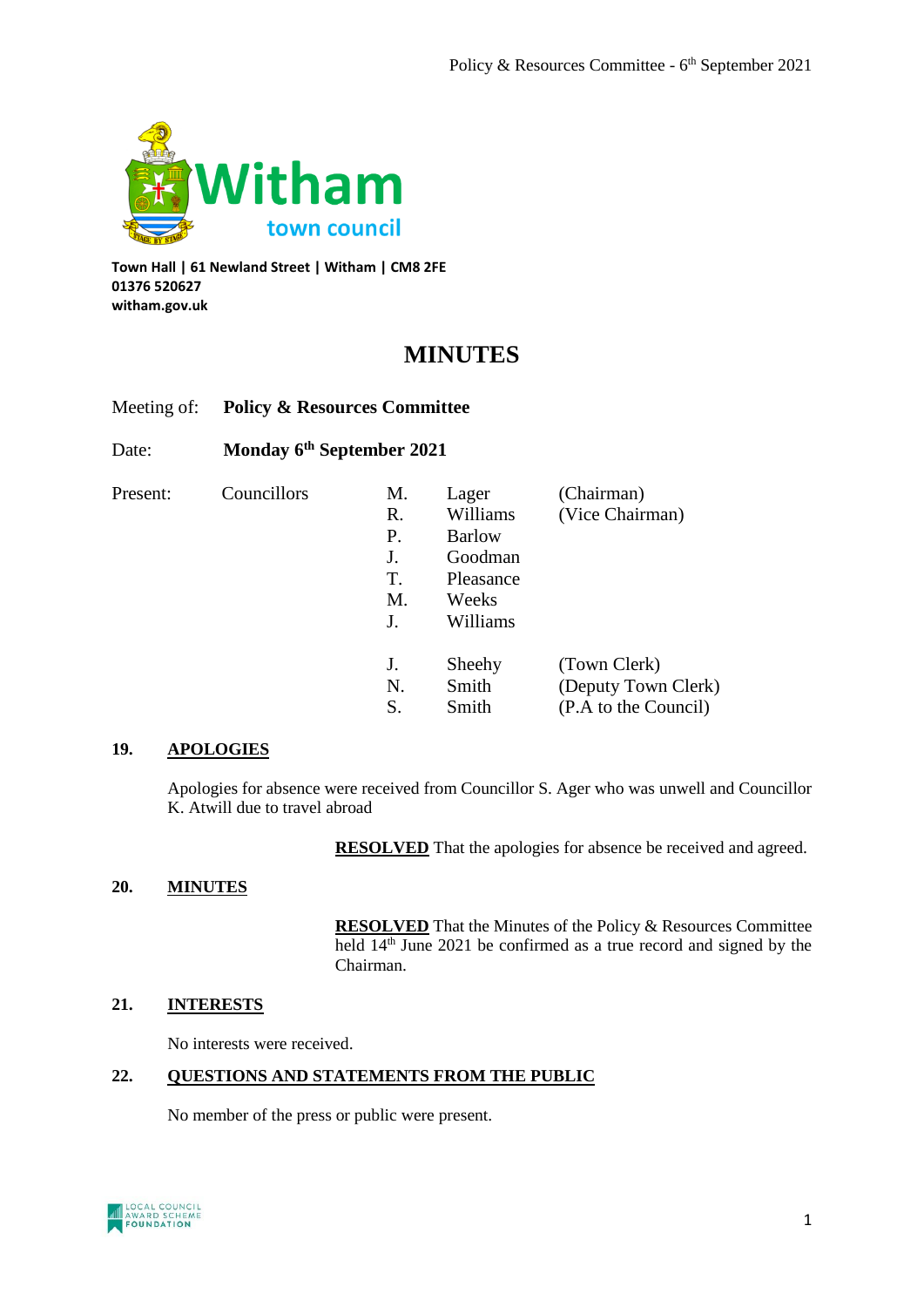# **23. TOWN CLERK'S REPORT**

There was no further report for the Town Clerk to give.

# **24. MEMBERS' ATTENDANCE AT MEETINGS**

Details of Members' attendance at Meetings were received.

**RESOLVED** That the details be received and noted.

#### **25. MEMBER'S EXPENSES AND ALLOWANCE REVIEW**

The Member's Expenses and Allowance Review was received.

Members discussed how often the current scheme was utilised and whether there was a benefit to amending the amount allocated.

> **RESOLVED** That the Town Clerk approach Braintree District Council to seek further information regarding the Parish Remuneration Panel.

## **26. BROADCASTING AND OBSERVATION OF MEETINGS**

Members discussed both the logistics and benefits of broadcasting meetings

**RESOLVED** That a Feasibility and Cost Study be undertaken relating to the broadcasting of Witham Town Council meetings.

### **27. CLIMATE AUDIT PANEL RECOMMENDATIONS**

a) Members discussed the recommendation from the Climate Audit Panel that the Localism & Devolution Steering Group considers the acquisition of the Town park, Maltings Lane Sport Pitches and War Memorial be elevated, priority climate items.

> **RESOLVED** That the recommendations be received and noted and that the Climate and Audit Panel are asked to further clarify their recommendation.

b) Members discussed the recommendation from the Climate Audit Panel that the Policy & Resources Committee considers a section on Council's Climate Change priorities as part of any communications review.

**RESOLVED** That the recommendations be received and noted.

#### **TREASURY AND INVESTMENT REVIEW**

The Treasury and Investment Review was received.

Members debated as to whether security, liquidity or yield was most important to the council and agreed that security and yield were of upmost importance.

> **RESOLVED** That funds on deposit with Lloyds in a 32 day notice account are moved to a 95 day notice account and that £150,000 is moved into this account from the Unity Bank Current Account.

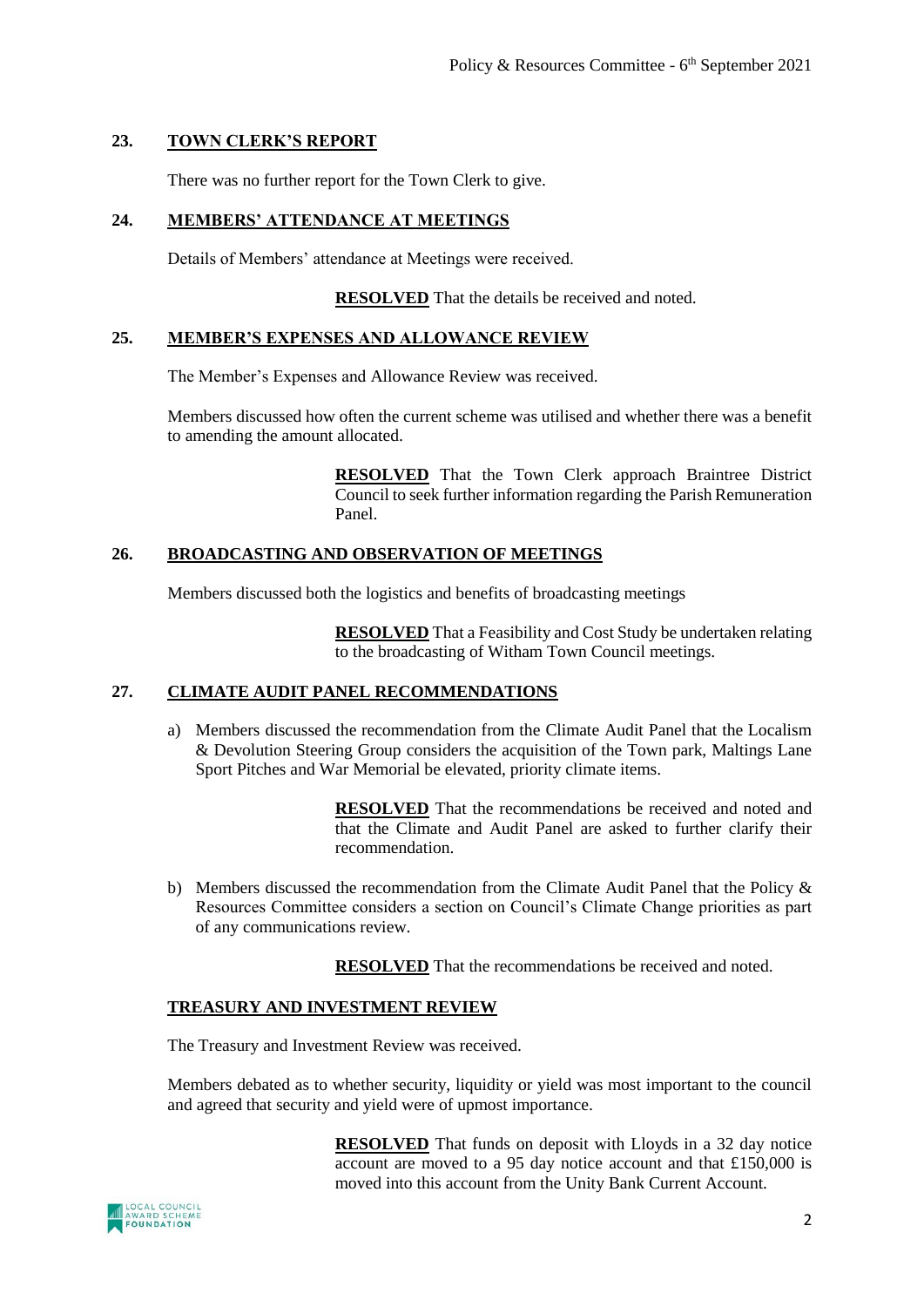#### **28. LOCAL AUDIT FRAMEWORK UPDATE**

The update from the Committee of Public Accounts was received.

**RESOLVED** That the report be received and noted.

#### **29. FINANCIAL STATEMENTS**

#### **(a) BANK RECONCILIATION**

The Bank Reconciliations to 31<sup>st</sup> July 2021 were received.

**RESOLVED** That the Bank Reconciliation to 31<sup>st</sup> July 2021 be received, agreed and signed by the Chairman.

# **(b) SCHEDULE OF RECEIPTS AND PAYMENTS**

The Schedule of Receipts and Payments to 31<sup>st</sup> July 2021 were received.

**RESOLVED** That the Schedule of Receipts to 31<sup>st</sup> July 2021 totalling £99,981.63 and; and the Schedule of Payments to  $31<sup>st</sup>$  July 2021 totalling £208,167.45 be received, agreed and signed by the Chairman.

#### **(c) BUDGET STATEMENTS AND EARMARKED RESERVES**

The Budget Statements to the 31<sup>st</sup> July 2021, and the earmarked reserves were received.

Members discussed the Highways Devolution Grant that was kept in an EMR and the limitations within the scheme.

> **RESOLVED** That the Town Clerk makes enquiries with the EALC as to the difficulties other councils are encountering whilst administering the Highways Devolution Scheme.

> **RESOLVED** That the Budget Statements to the 31<sup>st</sup> July 2021 and the earmarked reserves be received, agreed and signed by the Chairman.

> **RESOLVED** That the report be received and the Town Clerk's report be a vehicle for detailing projections.

### **30. EXCLUSION OF THE PRESS AND PUBLIC**

**RESOLVED** That under the Public Bodies (Admissions to Meetings) Act 1960, the press and public be excluded from the Meeting for the consideration of the remaining items of business on the grounds they involve the likely disclosure of exempt information falling within Schedule 12A (Section 3 and 5) of the Local Government Act 1972.

# **31. CCTV DISPUTE**

A report was received.

**RESOLVED** That the report be received and noted.